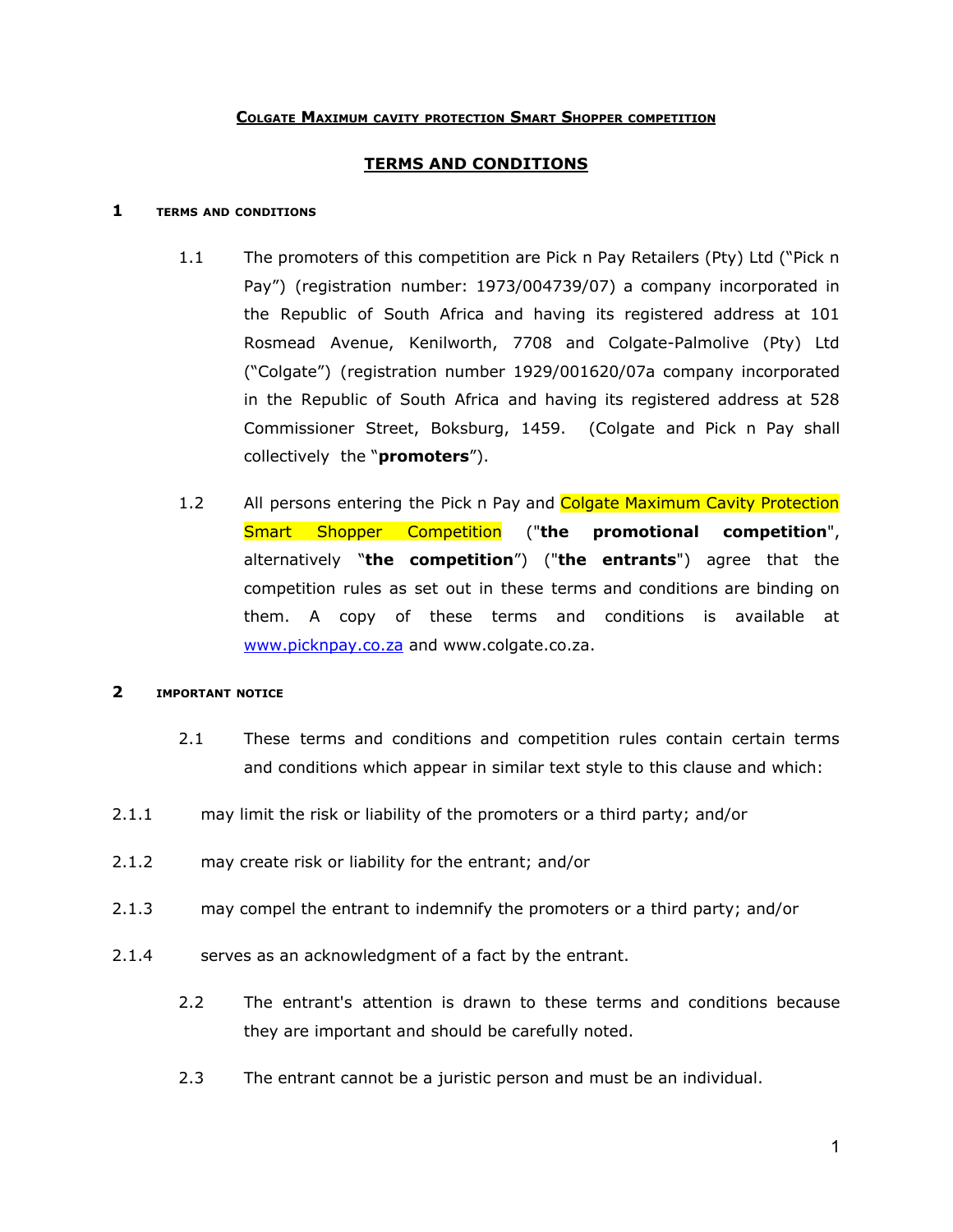- 2.4 Nothing in these terms and conditions is intended to or must be understood to, unlawfully restrict, limit, or avoid any rights or obligations, as the case may be, created for either the entrant or the promoters in terms of the Consumer Protection Act, 68 of 2008 ("the CPA").
- 2.5 The entrant acknowledges that by submitting his or her entry to the competition he/she has been given an appropriate opportunity to first read these terms and conditions before entering and that he/she understands and agrees to the terms and conditions.
- 2.6 All entrants to this promotional competition participate entirely at their own risk. By reading and accepting these terms and conditions, the entrant gives consent to these risks and hereby indemnifies and holds harmless the promoters, their affiliates, directors, employees, and agents of any liability on any damage, cost, injuries, and losses of whatever nature sustained as a result of their participation in the competition and related events and activities, save where such damage, cost, injuries, and losses are sustained as a result of the gross negligence or wilful misconduct of any indemnified party.

#### **3 RULES OF THE COMPETITION**

- 3.1 This promotional competition opens on 05 July 2021 ("Competition Start Date") and closes on 30 August 2021 ("Competition Closing Date").
- 3.2 The competition is open to all registered Pick n Pay Smart Shoppers nationally
- 3.3 The prize:
- 3.3.1 Stand a chance to win your share of 2 500 000 (Two Million and Five Hundred Thousand Smart Shopper Points).
- 3.3.2 25 (Twenty-five) winners will each receive R1000 (One Thousand Rand) worth of Smart Shopper points, which equates to 100 000 (One Hundred Thousand Smart Shopper points) to spend at any Pick n Pay of their choice.
- 3.3.3 Twenty-five (25) winners in total.
- 3.3.4 Prize details: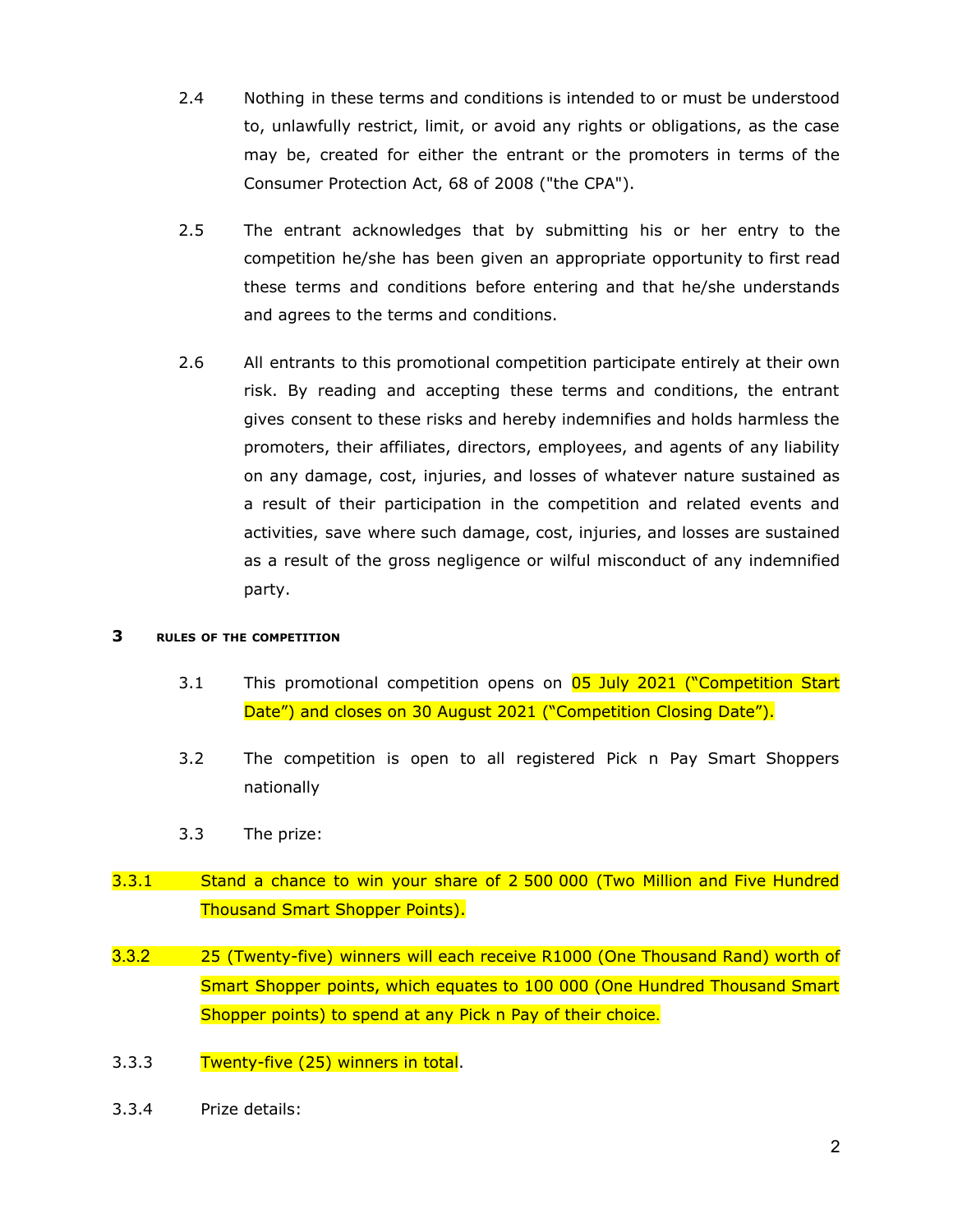- 3.3.4.1 Money is loaded onto the Smart Shopper card at the entrants' own risk
- 3.3.4.2 Entrants are asked to safeguard their Smart Shopper card
- 3.3.4.3 Entrants are asked to safeguard their credentials
- 3.3.4.4 The risk will reside with the entrant once the prize has been transferred to their Smart Shopper card.
- 3.3.4.5 Smart Shopper points are valid on your Smart Shopper card for 12 months.
- 3.3.4.6 The Prize does not include any other costs or expenses relating to the prize or the enjoyment of the Prize not expressly specified in these rules. There is no cash or other alternative to the Prize in whole or in part. The Prize is not transferable.
	- 3.4 To qualify as an entrant for this promotional competition, the entrant:
- 3.4.1 must live in the Republic of South Africa;
- 3.4.2 must provide correct and full personal details, as required;
- 3.4.3 must be 18 years old or older;
- 3.4.4 cannot be a juristic entity and must be an individual; and
- 3.4.5 must be a registered Pick n Pay Smart Shopper.
- 3.4.6 The promoters, their affiliates, directors, members, partners, employees, agents or consultants, the suppliers of goods or services in connection with this promotional competition, or any other person who directly or indirectly controls or is controlled by the above-named parties and their respective spouses, life partners, business partners or immediate family members are not permitted to participate in this promotional competition.
	- 3.5 To enter the competition in-store, the entrant must purchase any 2 (two) or more Maximum Cavity Protection toothpastes and swipe their Smart Shopper card for automatic entry.
	- 3.6 To enter the competition online, the entrant must purchase any 2 (two) or more Maximum Cavity Protection toothpastes and link their Smart Shopper card details to their Pick n Pay online profile before check out for automatic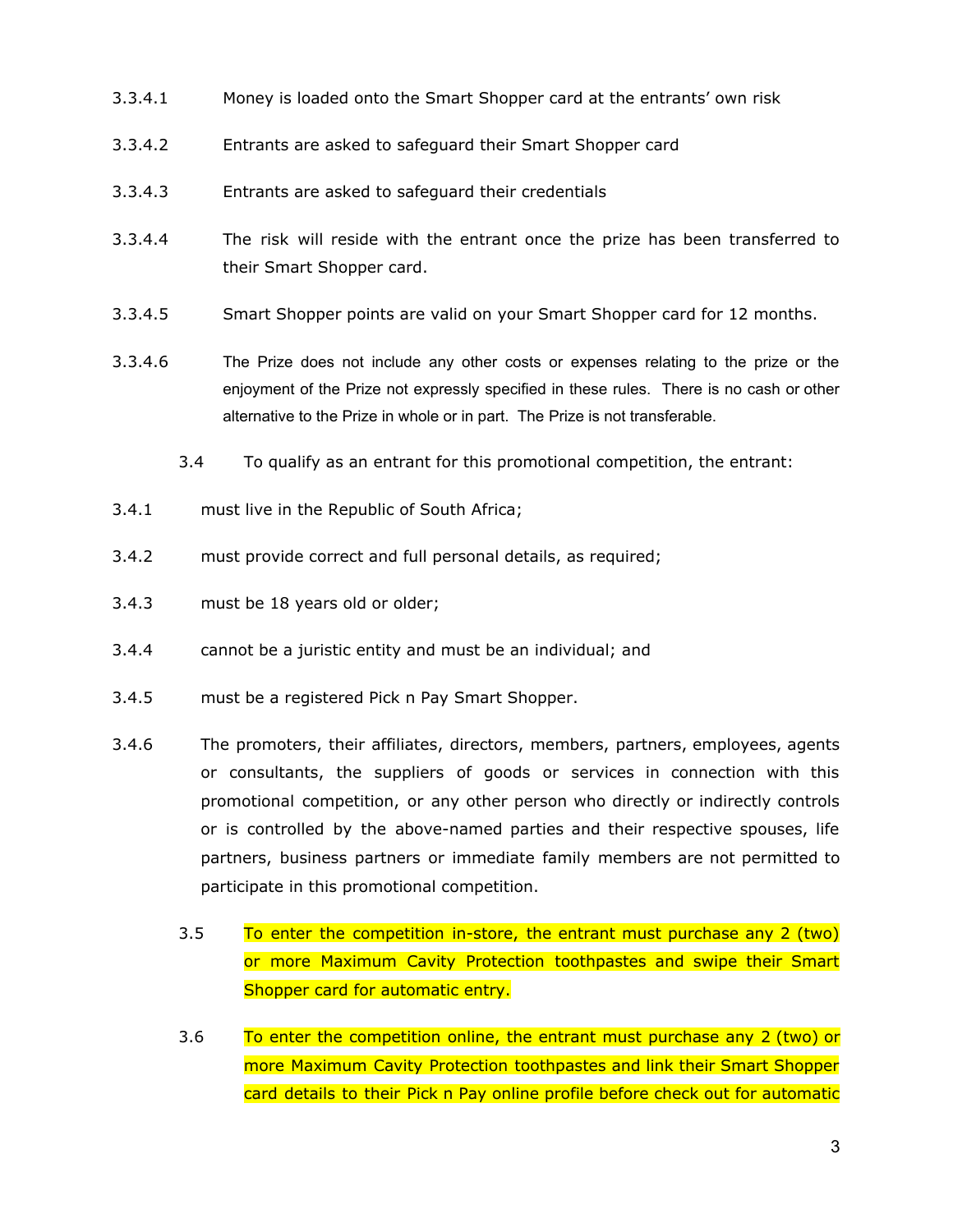# entry.

3.7 Entrants may enter the promotional competition as many times as they wish

#### **4 SELECTION OF WINNERS**

- 4.1 Winners will be selected within 4 (four) weeks of the Competition Closing Date (this date is subject to change without notice).
- 4.2 Entrants to whom prizes will be awarded will be selected through a random draw.
- 4.3 Winners will be contacted via email or telephonically within 4 (four) weeks of the Competition Closing Date (this date is subject to change without notice). The promoters reserve the right to disqualify a winner if he/she does not respond to the email or telephone call within 1 (one) week of winner selection and randomly select a replacement winner from the competition entries. In such circumstances, the replacement winner shall be contacted via email or telephonically by the promoters as soon as reasonably practicable and shall be required to respond to the promoters in the manner set out in such correspondence. If the replacement winner fails to respond to the promoters as required, then the provisions of this clause shall apply to that new winner in the same way as if he/she were the original winner. If the selected winner does not have any contact details a redraw will need to take place immediately.
- 4.4 The promoters reserve the right to amend the terms and conditions as well as terminate the competition at any time. In the event of such termination, all participants agree to waive any rights that they may have in terms of the competition and acknowledge that they will have no recourse against the promoters, their affiliates, directors, members, partners, employees, consultants, advertising agencies, advisors, suppliers, and nominated agents.

#### **5 GENERAL**

5.1 By entering the competition following its terms, you are entering a promotional competition for the Consumer Protection Act, 2008 ("**CPA**")